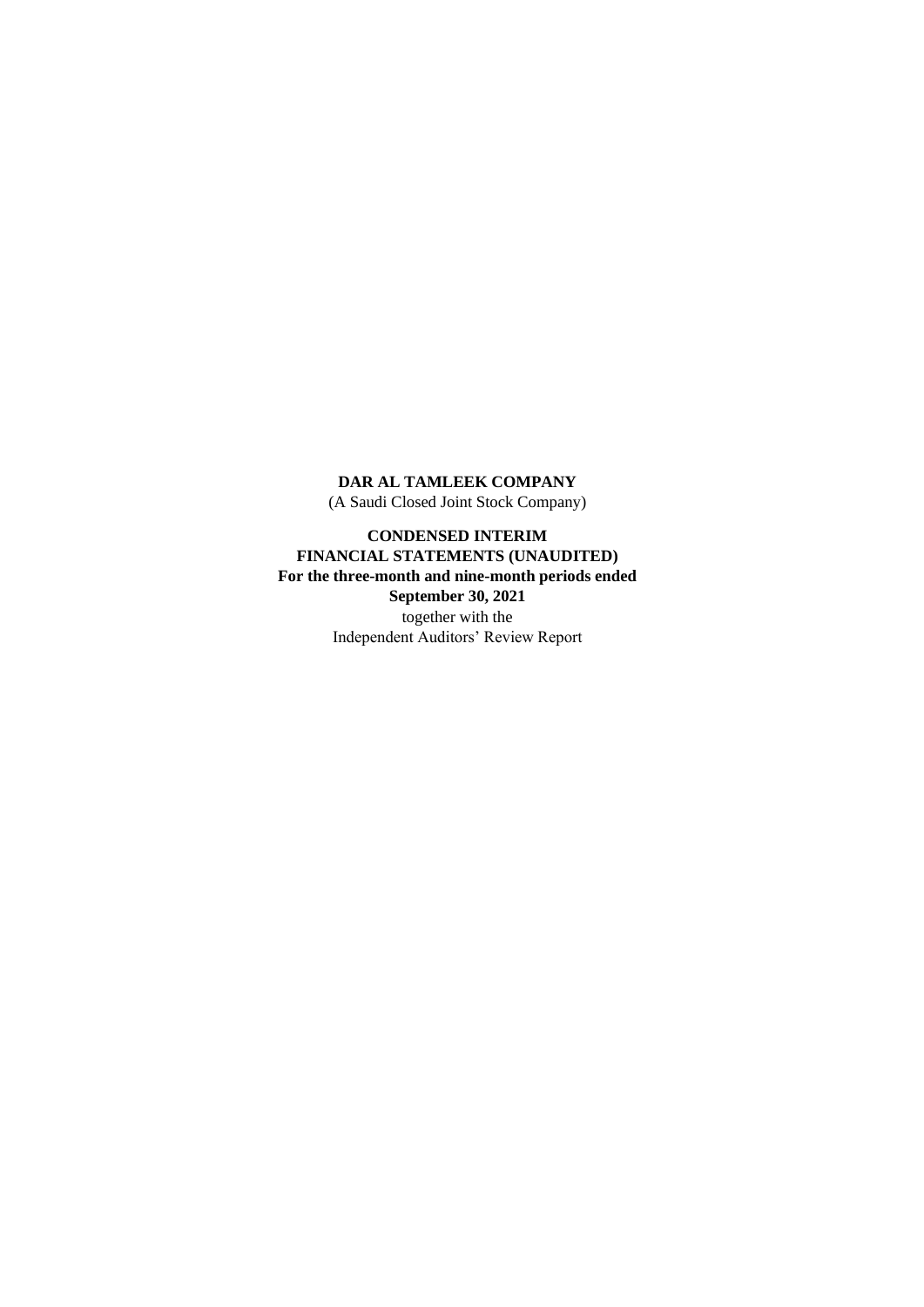

**KPMG Professional Services** 

Zahran Business Center Prince Sultan Street P.O. Box 55078 Jeddah 21534 Kingdom of Saudi Arabia Headquarter in Riyadh

ك*ي بي* إم *جي* للاستشارات المهن<sub>!</sub> مركز زهران للأعمال شارع الأمير سلطان ص.ب 55078 جده 21534 المملكة العربية السعودية المركز الرئيسي الرياض

Commercial Registration No 4030290792

سجل تجاري رقم 4030290792

# Independent Auditors' Report on Review of Condensed Interim **Financial Statements**

To the Shareholders of Dar Al Tamleek Company

## **Introduction**

We have reviewed the accompanying condensed interim financial statements of Dar AI Tamleek Company ("the Company"), which comprises:

- the condensed statement of financial position as at September 30, 2021;  $\bullet$
- the condensed statements of profit or loss and other comprehensive income for the three-month and nineò month periods ended September 30, 2021;
- the condensed statement of changes in shareholders' equity for the nine-month period ended September 30, 2021;
- the condensed statement of cash flows for the nine-month period ended September 30, 2021; and  $\bullet$
- the notes to the condensed interim financial statements.

Management is responsible for the preparation and presentation of these condensed interim financial statements in accordance with IAS 34, 'Interim Financial Reporting' that is endorsed in the Kingdom of Saudi Arabia. Our responsibility is to express a conclusion on these condensed interim financial statements based on our review.

#### **Scope of review**

We conducted our review in accordance with the International Standard on Review Engagements 2410, "Review of Interim Financial Information Performed by the Independent Auditor of the Entity" that is endorsed in the Kingdom of Saudi Arabia. A review of interim financial information consists of making inquiries, primarily of persons responsible for financial and accounting matters, and applying analytical and other review procedures. A review is substantially less in scope than an audit conducted in accordance with International Standards on Auditing that are endorsed in the Kingdom of Saudi Arabia, and consequently does not enable us to obtain assurance that we would become aware of all significant matters that might be identified in an audit. Accordingly, we do not express an audit opinion.

## **Conclusion**

Based on our review, nothing has come to our attention that causes us to believe that the accompanying September 30, 2021 condensed interim financial statements of Dar AI Tamleek Company ("the Company"), are not prepared, in all material respects, in accordance with IAS 34, 'Interim Financial Reporting' that is endorsed in the Kingdom of Saudi Arabia.



**Ebrahim Oboud Baeshen** License No. 382

Jeddah, October 28, 2021 Corresponding to Rabi Al Awal 22, 1443H

64 رخيص وهم ٤٦ Lic No. 46 **LYLYGIVAY : L** C.R. 4030290792 **MG Professional** 

-1 KPMG Professional Services, a professional closed joint stock company registered in the Kingdom of Saudi Arabia. With the pati∹up capital of (15,000,000) SAR. (Previously known as "KPMG AI Fozan &<br>Partners Certified Publi

كي بي إم جي للاستثارات المينية شركة ميناسم منظمة مسجلة منظمة المسلمية من سواح (15,000,000) (برال سعودي منوع بلكامل، المسمة سبقا "شركة كي بي إم جي الفرزان رشركاء محاسبون ومراجعون<br>- قد تقريرن". و هي عشر غير شريك في الثبكة ا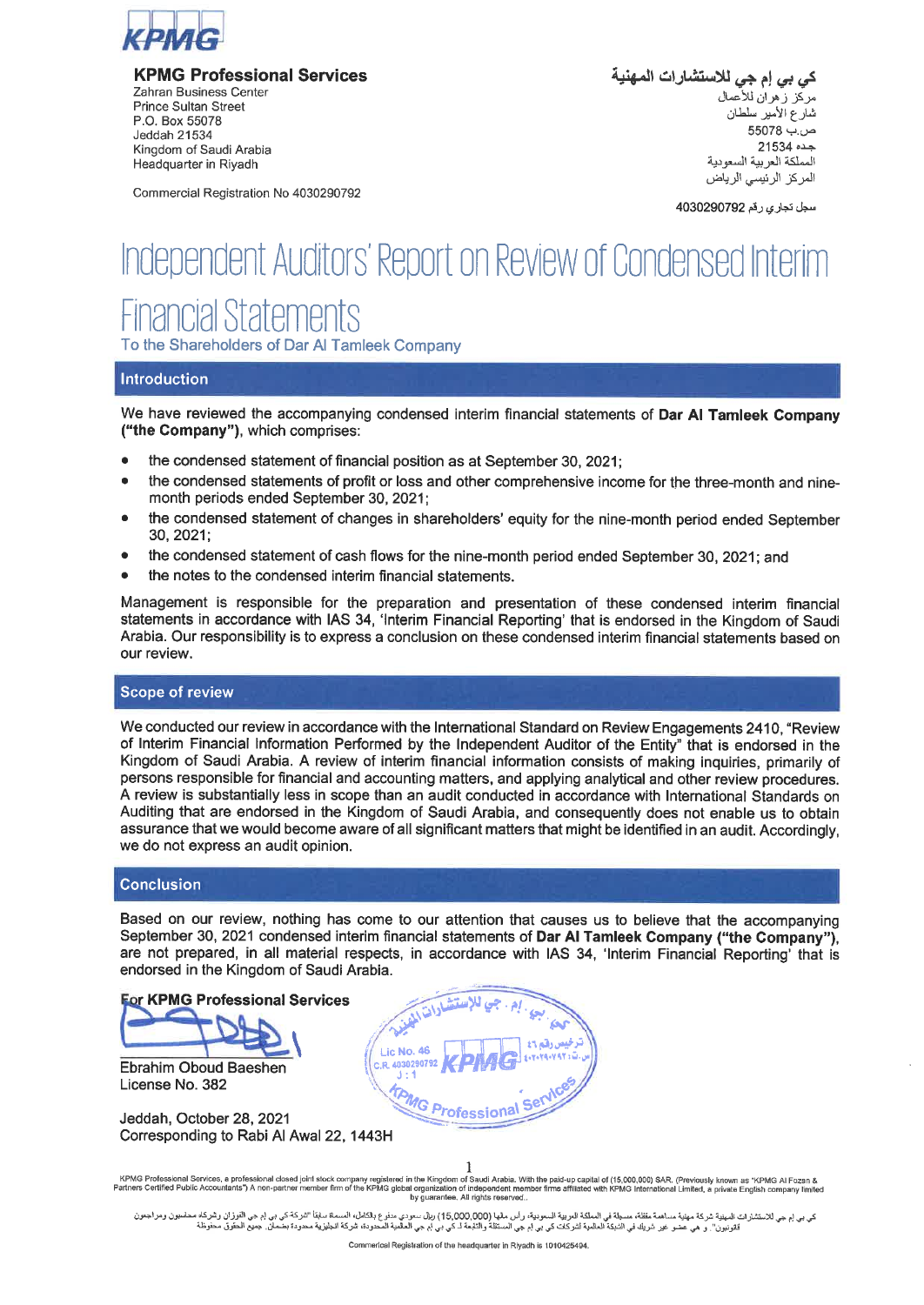(A Saudi Closed Joint Stock Company)

# **CONDENSED STATEMENT OF FINANCIAL POSITION (UNAUDITED)**

As at September 30, 2021 Expressed in Saudi Arabian Riyals

|                                                                   | <b>Notes</b>   | September 30,<br>2021<br>(Unaudited) | December 31,<br>2020<br>(Audited) |
|-------------------------------------------------------------------|----------------|--------------------------------------|-----------------------------------|
| <b>ASSETS</b>                                                     |                |                                      |                                   |
| Cash and cash equivalents                                         | $\overline{4}$ | 155,849,087                          | 161,026,489                       |
| Accounts receivable and other assets                              | 5              | 47,223,149                           | 48,012,870                        |
| Properties for sale under finance leases                          |                | 2,974,998                            | 6,885,998                         |
| Net investment in finance leases                                  | 6              | 161,994,376                          | 210,842,228                       |
| Servicing rights under agency arrangements                        | 7              | 494,518,887                          | 471,415,002                       |
| <b>Investments at FVOCI</b>                                       |                | 892,850                              | 892,850                           |
| Right-of-use assets                                               |                | 10,015,615                           | 9,363,354                         |
| Property and equipment                                            |                | 1,628,405                            | 1,917,982                         |
| <b>TOTAL ASSETS</b>                                               |                | 875,097,367                          | 910,356,773                       |
| <b>LIABILITIES AND SHAREHOLDERS' EQUITY</b><br><b>LIABILITIES</b> |                |                                      |                                   |
| Accounts payable and other liabilities                            | 8              | 242, 173, 159                        | 268,845,855                       |
| Loans and borrowings                                              | 9              | 42,931,295                           | 33,103,618                        |
| Employees' end of service benefits                                |                | 14,109,476                           | 12,616,847                        |
| Share-based payments                                              |                | 7,000,000                            | 7,000,000                         |
| Payable for properties for sale under finance leases              |                | 7,712,129                            | 11,623,129                        |
| Lease liabilities                                                 |                | 10,863,585                           | 10,068,537                        |
| <b>Total liabilities</b>                                          |                | 324,789,644                          | 343,257,986                       |
| <b>SHAREHOLDERS' EQUITY</b>                                       |                |                                      |                                   |
| Share capital                                                     | 10             | 358,750,000                          | 358,750,000                       |
| Statutory reserve                                                 | 10             | 55,227,268                           | 55,227,268                        |
| Retained earnings                                                 |                | 136,330,455                          | 153, 121, 519                     |
| Total shareholders' equity                                        |                | 550, 307, 723                        | 567,098,787                       |
| <b>TOTAL LIABILITIES AND SHAREHOLDERS'</b><br><b>EQUITY</b>       |                | 875,097,367                          | 910,356,773                       |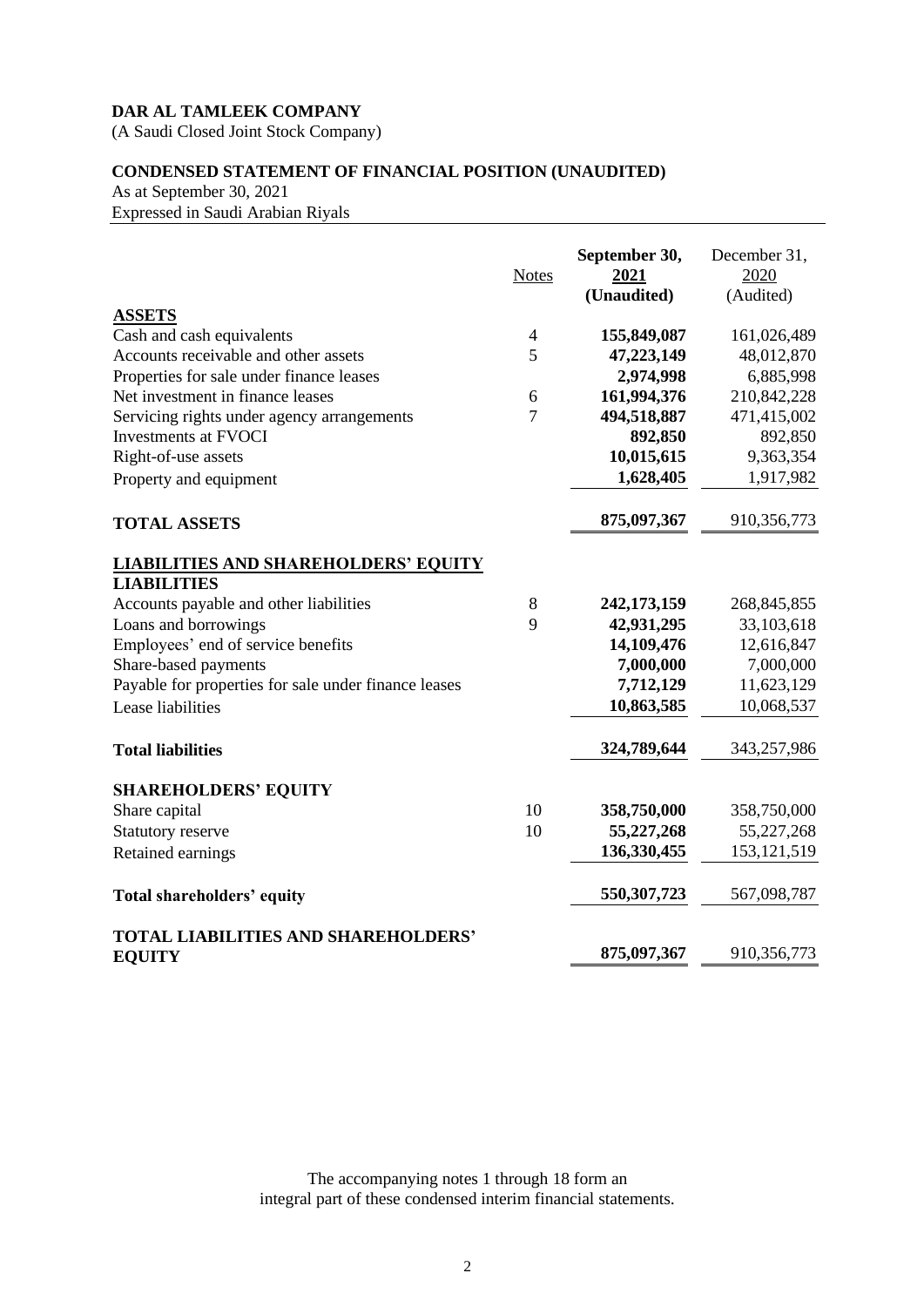(A Saudi Closed Joint Stock Company)

# **CONDENSED STATEMENT OF PROFIT OR LOSS AND OTHER COMPREHENSIVE INCOME (UNAUDITED)**

For the three-month and nine-month periods ended September 30, 2021 Expressed in Saudi Arabian Riyals

|                                                                     | For the three-month<br>period ended September 30 |                |                |                | For the nine-month<br>period ended September 30 |
|---------------------------------------------------------------------|--------------------------------------------------|----------------|----------------|----------------|-------------------------------------------------|
|                                                                     | <b>Notes</b>                                     | 2021           | 2020           | 2021           | 2020                                            |
| <b>Income</b>                                                       |                                                  |                |                |                |                                                 |
| Income from finance leases                                          |                                                  | 4,753,175      | 7,344,494      | 18,849,955     | 19,479,302                                      |
| Income from agency arrangements                                     |                                                  | 41,592,323     | 48,973,538     | 148, 675, 378  | 144,780,203                                     |
|                                                                     |                                                  | 46,345,498     | 56,318,032     | 167,525,333    | 164,259,505                                     |
| <b>Operating expenses</b>                                           |                                                  |                |                |                |                                                 |
| Selling and marketing expenses                                      |                                                  | (11,326,032)   | (13,480,771)   | (38,517,420)   | (39, 846, 798)                                  |
| General and administrative expenses                                 |                                                  | (6,807,426)    | (10, 362, 063) | (21,091,072)   | (22, 657, 841)                                  |
| Reversal / (charge) for expected credit                             |                                                  | 253,888        | (797, 583)     | 1,092,944      | (1,400,758)                                     |
| losses                                                              | 6.4                                              |                |                |                |                                                 |
| Amortization of servicing rights under<br>agency arrangements       | 7                                                | (19, 284, 012) | (16, 228, 286) | (50, 582, 824) | (41,079,376)                                    |
| Net operating income                                                |                                                  | 9,181,916      | 15,449,329     | 58,426,961     | 59,274,732                                      |
| Financial charges                                                   |                                                  | (444, 693)     | (456,792)      | (1,068,429)    | (1,592,815)                                     |
| Other income                                                        |                                                  | 43,248         | 60,227         | 184,420        | 781,094                                         |
| Profit for the period before Zakat                                  |                                                  | 8,780,471      | 15,052,764     | 57,542,952     | 58,463,011                                      |
| Zakat charge                                                        | 12                                               | (905, 165)     | (1,731,999)    | (5,934,016)    | (6,208,045)                                     |
| Net profit and other comprehensive<br>income for the period         |                                                  | 7,875,306      | 13,320,765     | 51,608,936     | 52,254,966                                      |
| Basic and diluted earnings per share<br>(expressed in SR per share) | 13                                               | 0.220          | 0.371          | 1.439          | 1.457                                           |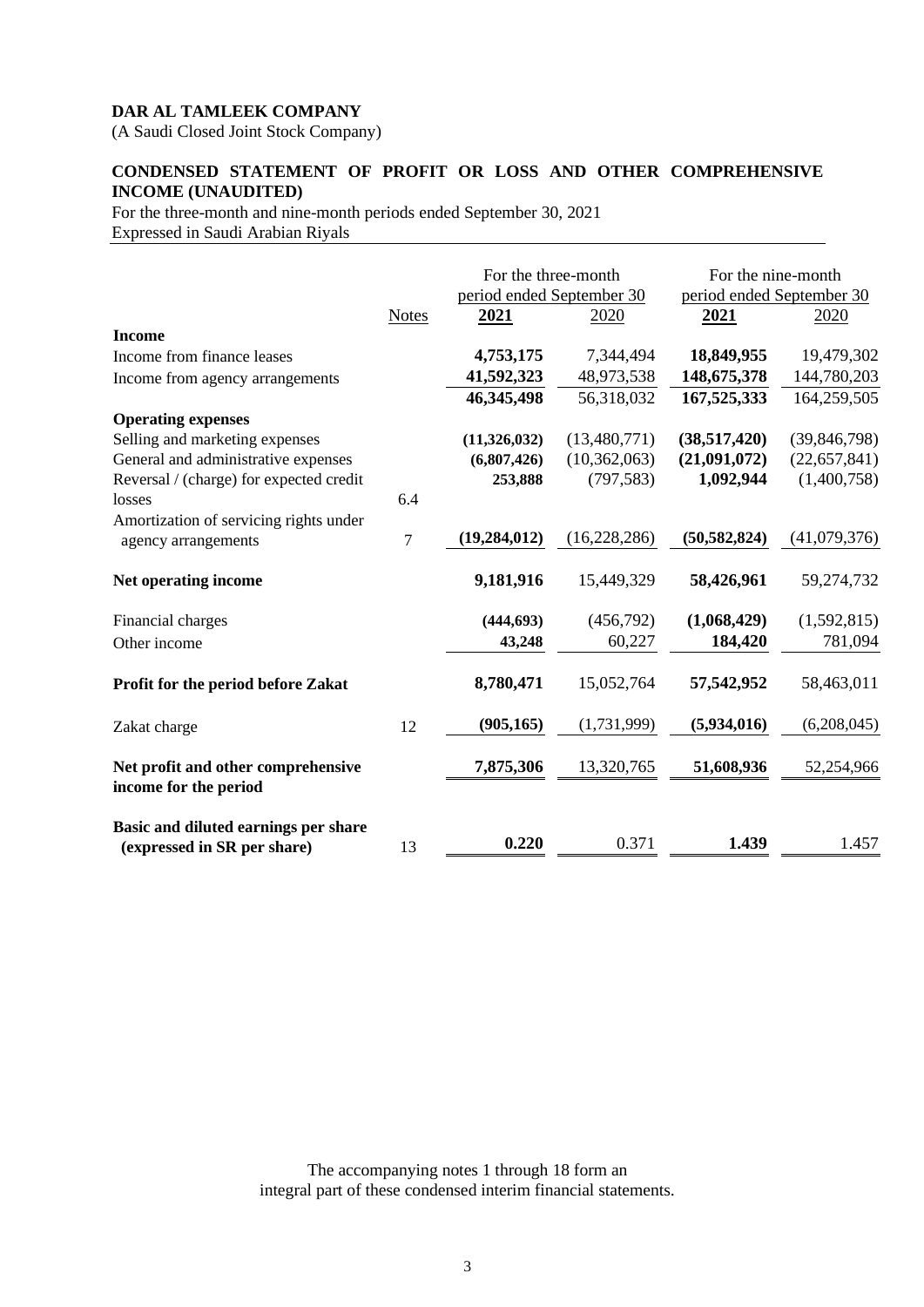(A Saudi Closed Joint Stock Company)

# **CONDENSED STATEMENT OF CHANGES IN SHAREHOLDERS' EQUITY (UNAUDITED)**

For the nine-month period ended September 30, 2021 Expressed in Saudi Arabian Riyals

|                                                          | Share capital | Statutory<br>reserve     | Retained<br>earnings | <b>Total</b>  |
|----------------------------------------------------------|---------------|--------------------------|----------------------|---------------|
| Balance as at January 1, 2021                            | 358,750,000   | 55,227,268               | 153, 121, 519        | 567,098,787   |
| Net profit and other comprehensive income for the period |               | $\qquad \qquad -$        | 51,608,936           | 51,608,936    |
| Dividends (note 11)                                      |               | $\overline{\phantom{m}}$ | (68,400,000)         | (68,400,000)  |
| <b>Balance as at September 30, 2021</b>                  | 358,750,000   | 55,227,268               | 136,330,455          | 550, 307, 723 |
| Balance as at January 1, 2020                            | 358,750,000   | 46,665,860               | 131,868,851          | 537,284,711   |
| Net profit and other comprehensive income for the period |               | $\qquad \qquad -$        | 52,254,966           | 52,254,966    |
| Dividends (note 11)                                      |               | $-\!$ –                  | (55,800,000)         | (55,800,000)  |
| Balance as at September 30, 2020                         | 358,750,000   | 46,665,860               | 128,323,817          | 533,739,677   |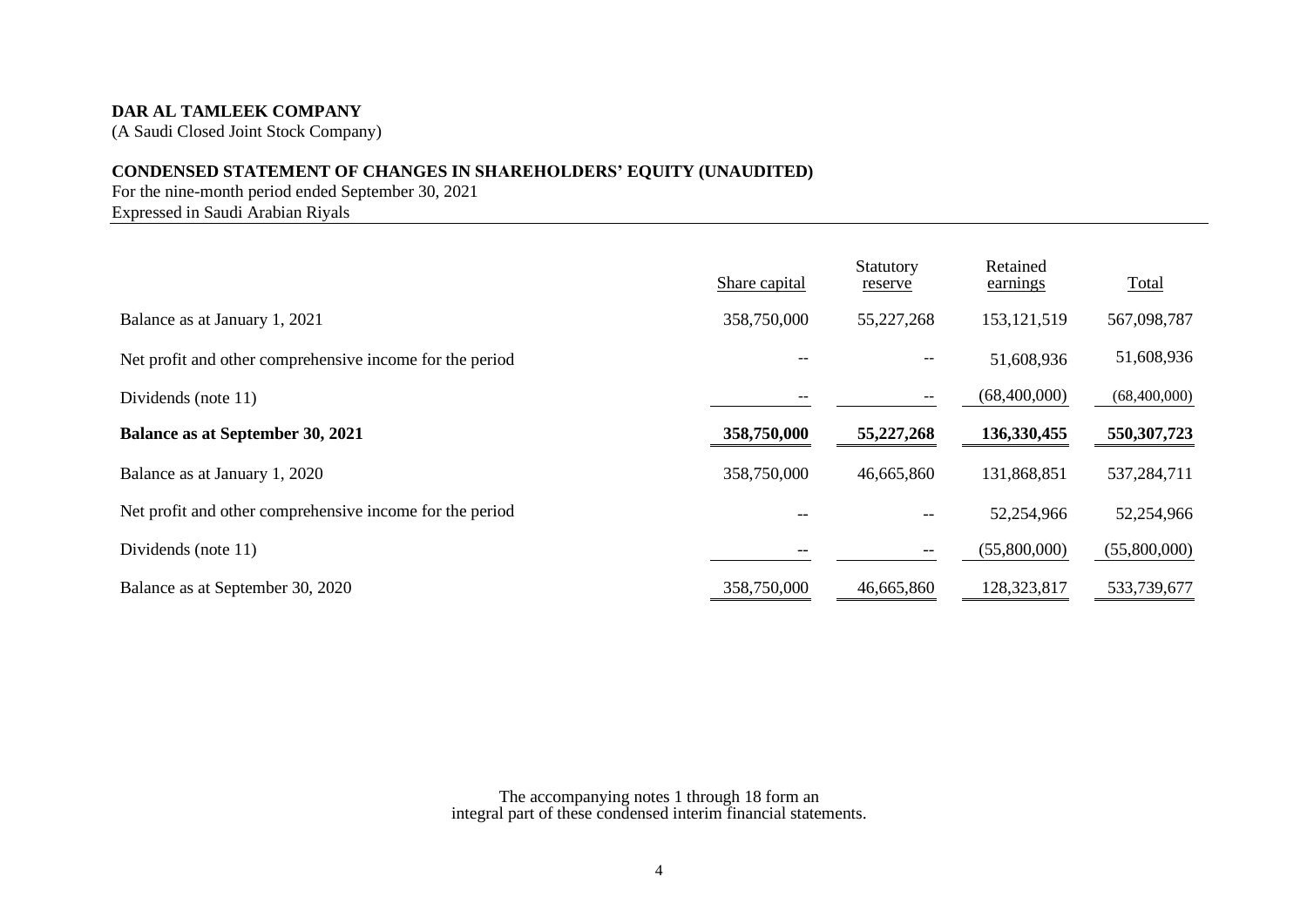(A Saudi Closed Joint Stock Company)

# **CONDENSED STATEMENT OF CASH FLOWS (UNAUDITED)**

For the nine-month period ended September 30, 2021 Expressed in Saudi Arabian Riyals

|                                                                                  | <b>Notes</b>   | 2021                 | 2020           |
|----------------------------------------------------------------------------------|----------------|----------------------|----------------|
| <b>Operating activities:</b>                                                     |                |                      |                |
| Profit for the period before Zakat                                               |                | 57,542,952           | 58,463,011     |
| Adjustments for:<br>Depreciation                                                 |                | 1,021,409            | 970,787        |
| Depreciation of right-of-use assets                                              |                | 1,824,907            | 1,493,010      |
| Amortization of servicing rights under agency                                    |                |                      |                |
| arrangements                                                                     | $\overline{7}$ | 50,582,824           | 41,079,376     |
| (Reversal) / charge for the expected credit losses                               | 6.4            | (1,092,944)          | 1,400,758      |
| Servicing rights under agency arrangements                                       |                | (73,686,709)         | (73, 923, 797) |
| Finance charges                                                                  |                | 719,712              | 1,592,815      |
| Employees' benefits charge for the period                                        |                | 1,563,660            | 1,060,308      |
|                                                                                  |                | 38,475,811           | 32,136,268     |
| Changes in operating assets and liabilities                                      |                |                      |                |
| Accounts receivable and other assets<br>Properties for sale under finance leases |                | 789,720<br>3,911,000 | 10,997,994     |
| Net investment in finance leases                                                 |                | (6,765,814)          | 14,889,798     |
| Accounts payable and other liabilities                                           |                | (22,710,260)         | 44,286,044     |
| Payable for properties for sale under finance leases                             |                | (3,911,000)          |                |
|                                                                                  |                |                      |                |
| Cash flow generated from operations                                              |                | 9,789,457            | 102,310,104    |
| Employees' benefits paid                                                         |                | (71, 031)            | (366, 578)     |
| Financial charges paid                                                           |                | (641, 891)           | (482, 380)     |
| Zakat paid                                                                       |                | (9,896,452)          | (12, 559, 754) |
| Net cash (used in) / generated from operating activities                         |                | (819, 917)           | 88,901,392     |
| <b>Investing activities:</b>                                                     |                |                      |                |
| Purchase of property and equipment                                               |                | (731, 832)           | (682, 675)     |
| <b>Financing activities:</b>                                                     |                |                      |                |
| Proceeds from disposal of net investment in finance lease                        | 6.3            | 56,706,611           |                |
| Proceeds from bank borrowings                                                    |                | 129,999,856          | 50,000,000     |
| Repayments of bank borrowings                                                    |                | (120, 250, 000)      | (3,515,571)    |
| Dividends paid                                                                   |                | (68, 400, 000)       | (55,800,000)   |
| Payment of lease liabilities                                                     |                | (1,682,120)          | (1,677,808)    |
| Net cash used in financing activities                                            |                | (3,625,653)          | (10,993,379)   |
| Decrease / increase in cash and cash equivalents                                 |                | (5, 177, 402)        | 77,225,338     |
| Cash and cash equivalents at beginning of the period                             | $\overline{4}$ | 161,026,489          | 94,282,101     |
| Cash and cash equivalents at end of the period                                   | $\overline{4}$ | 155,849,087          | 171,507,439    |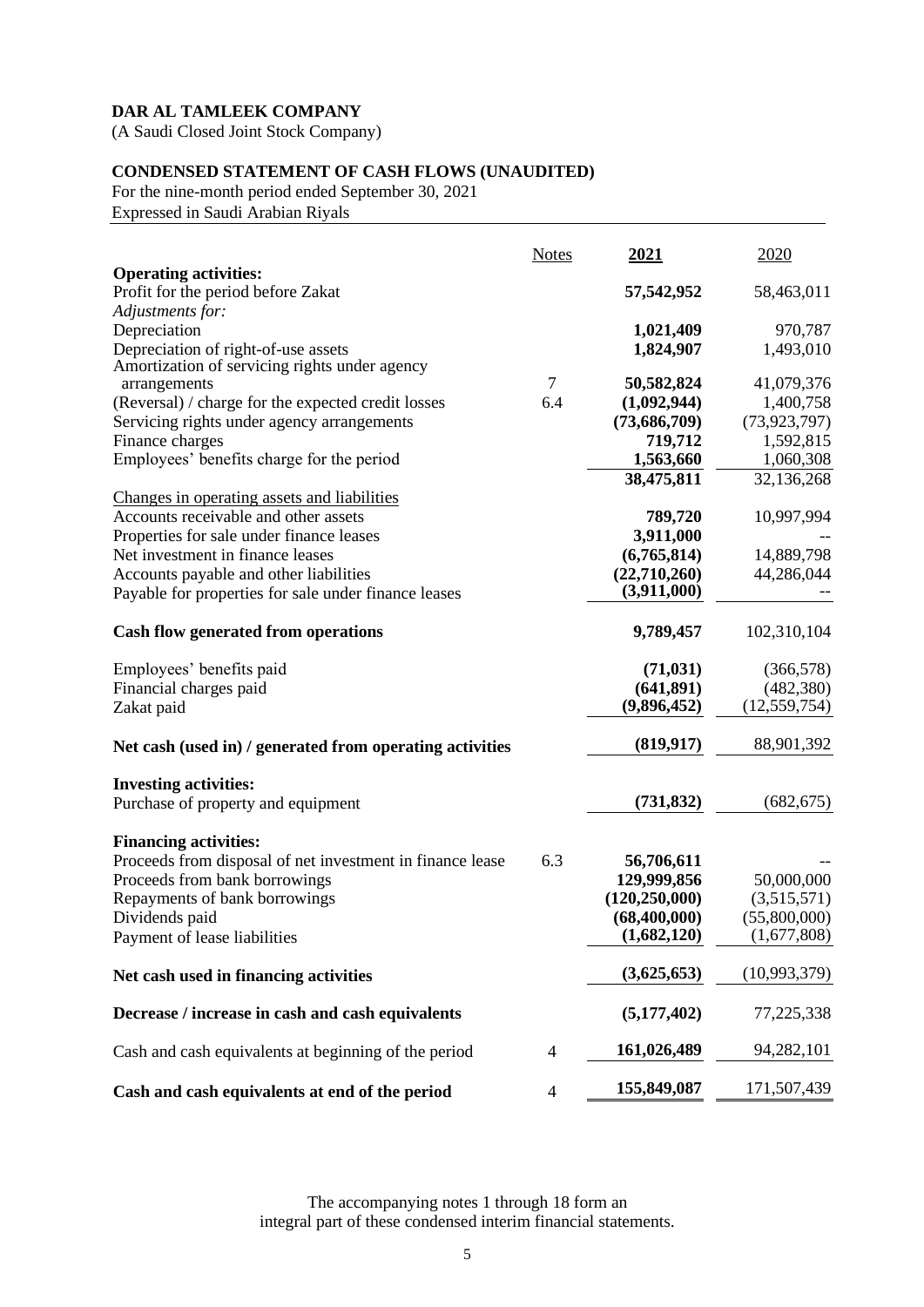(A Saudi Closed Joint Stock Company)

#### **NOTES TO THE CONDENSED INTERIM FINANCIAL STATEMENTS**

For the nine-month period ended September 30, 2021 Expressed in Saudi Arabian Riyals

# **1. ORGANIZATION AND PRINCIPAL ACTIVITIES**

Dar Al Tamleek Company ("the Company") is a Saudi Closed Joint Stock Company, incorporated under the Ministerial Resolution No. 155 dated Jumada Awal 05, 1429H (corresponding to May 11, 2008). The Company is registered in the Kingdom of Saudi Arabia under Commercial Registration No. 4030180844 dated Rajab 09, 1429H (corresponding to July 12, 2008) and fully owned by Saudi shareholders.

Pursuant to the promulgation of Real Estate Finance Law ("Real Estate Finance Law") in the Kingdom of Saudi Arabia, the Company applied for, and received license from The Saudi Central Bank ("SAMA") to operate as a leasing entity under the Real Estate Finance Law on Safar 28, 1435H (corresponding to December 31, 2013).

The Company is authorized to operate in the Kingdom of Saudi Arabia for the purpose of financing through, purchase, sale and ownership of land and real estate units, except in the cities of Makkah and Al Medina.

The Company's core operating activities include originating, arranging and servicing real estate finance leases.

The Company operates through its following registered branches:

| <b>Branch</b> | Commercial Registration No. |
|---------------|-----------------------------|
|               |                             |
| Riyadh        | 1010278650                  |
| Jeddah        | 4030194954                  |
| Jeddah        | 4030263817                  |
| Al Khobar     | 2050075914                  |

The Company's head office is located at the following address:

Burj Al-Makhmal, Al-Roudah Street, P. O. Box 55026, Jeddah 21534, Kingdom of Saudi Arabia.

# **2. BASIS OF PREPARATION**

# **(a) Statement of compliance**

These condensed interim financial statements are prepared in accordance with IAS 34 - Interim Financial Reporting as endorsed in the Kingdom of Saudi Arabia and other standards and pronouncements issued by the Saudi Organization for Chartered and Professional Accountants ("SOCPA"). The Company prepares its financial statements to comply with SAMA regulations applicable to Real Estate Finance Entities, the Regulation for Companies in the Kingdom of Saudi Arabia and the Company's By-laws. These condensed interim financial statements do not include all of the information required for full annual financial statements, and should be read in conjunction with the Company's annual financial statements for the year ended December 31, 2020.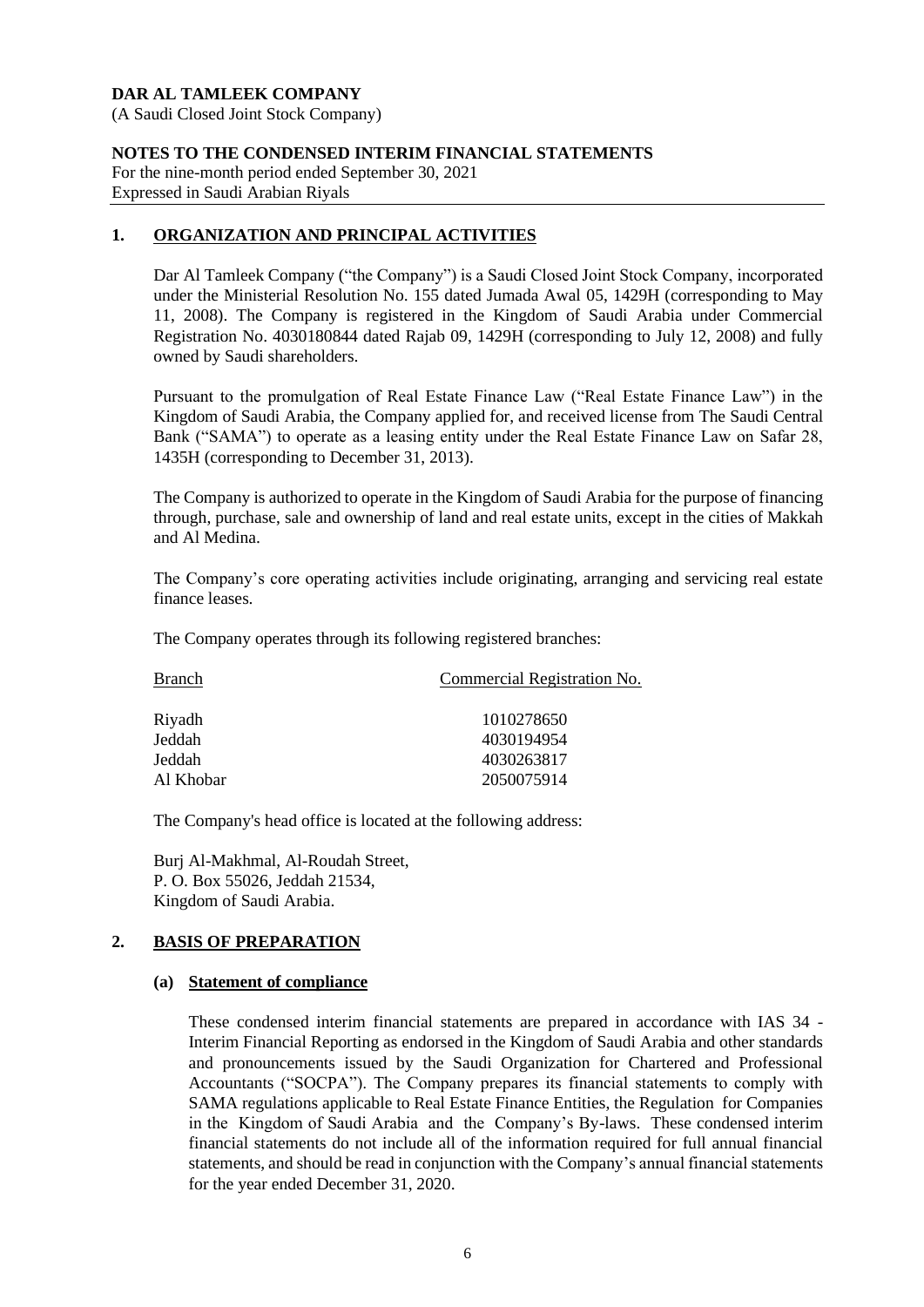(A Saudi Closed Joint Stock Company)

# **NOTES TO THE CONDENSED INTERIM FINANCIAL STATEMENTS**

For the nine-month period ended September 30, 2021 Expressed in Saudi Arabian Riyals

# **2. BASIS OF PREPARATION (continued)**

#### **(a) Statement of compliance (continued)**

The financial statements of the Company as at and for the nine-month period ended September 30, 2021 were prepared in compliance with the IAS 34 and the International Financial Reporting Standards ("IFRS") respectively, as modified by SAMA for the accounting of Zakat and other applicable taxes, the requirements of SAMA regulations applicable to Real Estate Finance Entities, the Regulation for Companies in the Kingdom of Saudi Arabia and the Company's By- laws.

On July 17, 2019 SAMA instructed finance companies in the Kingdom of Saudi Arabia to account for Zakat and other applicable taxes in the statement of profit or loss and other comprehensive income. This aligns with the IFRS and its interpretations as issued by the International Accounting Standards Board ("IASB") as endorsed in the Kingdom of Saudi Arabia and with other standards and pronouncements that are issued by the Saudi Organization for Chartered and Professional Accountants ("SOCPA") (collectively referred to as "IFRS as endorsed in KSA").

## **(b) Basis of measurement**

The condensed interim financial statements have been prepared under the historical cost convention, except for investments at fair value through other comprehensive income ("FVOCI") and employees' end of service benefits.

# **(c) Functional and presentation currency**

These condensed interim financial statements are presented in Saudi Arabian Riyals ("SAR") which is the Company's functional currency.

## **(d) Critical accounting judgements, estimates and assumptions**

The preparation of condensed interim financial statements requires management to make judgments, estimates and assumptions that affect the application of accounting policies and the reported amounts of assets, liabilities, income and expenses. Actual results may differ from these estimates.

Estimates and underlying assumptions are reviewed on an ongoing basis. Revisions to accounting estimates are recognized in the period in which the estimates are revised and in any future periods affected by the revision. The key areas requiring significant management judgments and estimates are consistent with those disclosed in note 2d to annual financial statements for the year ended December 31, 2020.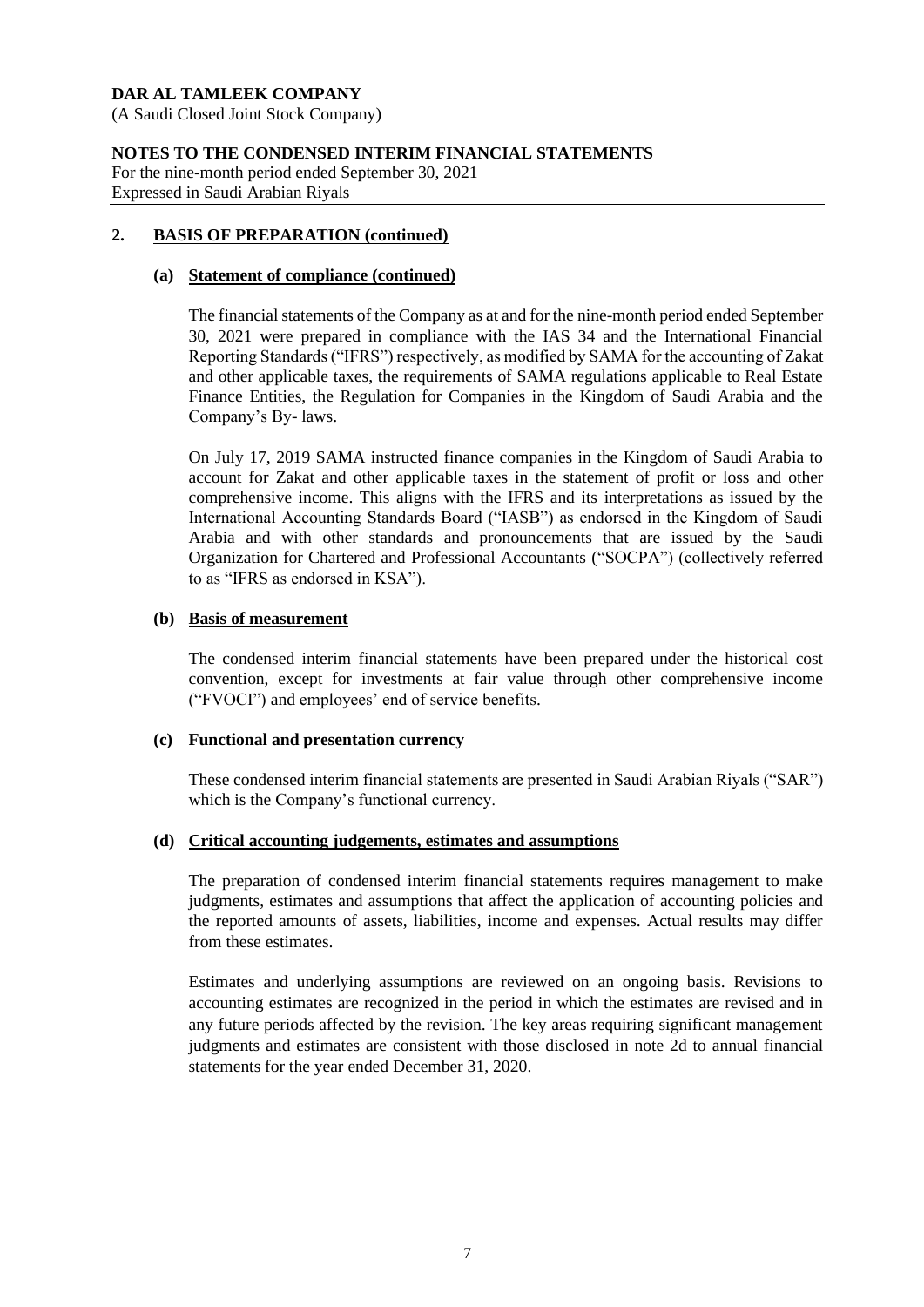(A Saudi Closed Joint Stock Company)

#### **NOTES TO THE CONDENSED INTERIM FINANCIAL STATEMENTS**

For the nine-month period ended September 30, 2021 Expressed in Saudi Arabian Riyals

# **3. SIGNIFICANT ACCOUNTING POLICIES**

The significant accounting policies used in the preparation of these condensed interim financial statements are consistent with those used in the preparation of the annual financial statements for the year ended December 31, 2020.

The accounting policies and methods of computation applied in the preparation of the condensed interim financial statements are consistent with those followed in the preparation of the Company's annual financial statements for the year ended December 31, 2020, except for the adoption of new standards effective as of January 01, 2021 as mentioned below in note 17. The Company has not early adopted any standard, interpretation or amendment that has been issued but is not yet effective.

# **4. CASH AND CASH EQUIVALENTS**

Cash and cash equivalents, comprise of the following:

|                         | September 30, | December 31, |
|-------------------------|---------------|--------------|
|                         | 2021          | 2020         |
|                         | (Unaudited)   | (Audited)    |
| Cash in hand            | 41,127        | 4,189        |
| Cash at bank (Note 4.1) | 155,807,960   | 161,022,300  |
|                         | 155,849,087   | 161,026,489  |

4.1 Cash at bank include an amount of SR 17.6 million (December 31, 2020: SR 13.4 million) representing cheques issued for the transfer of legal title of properties under finance leases (due to local applicable legal requirements) and shall be adjusted upon completion of such transfer.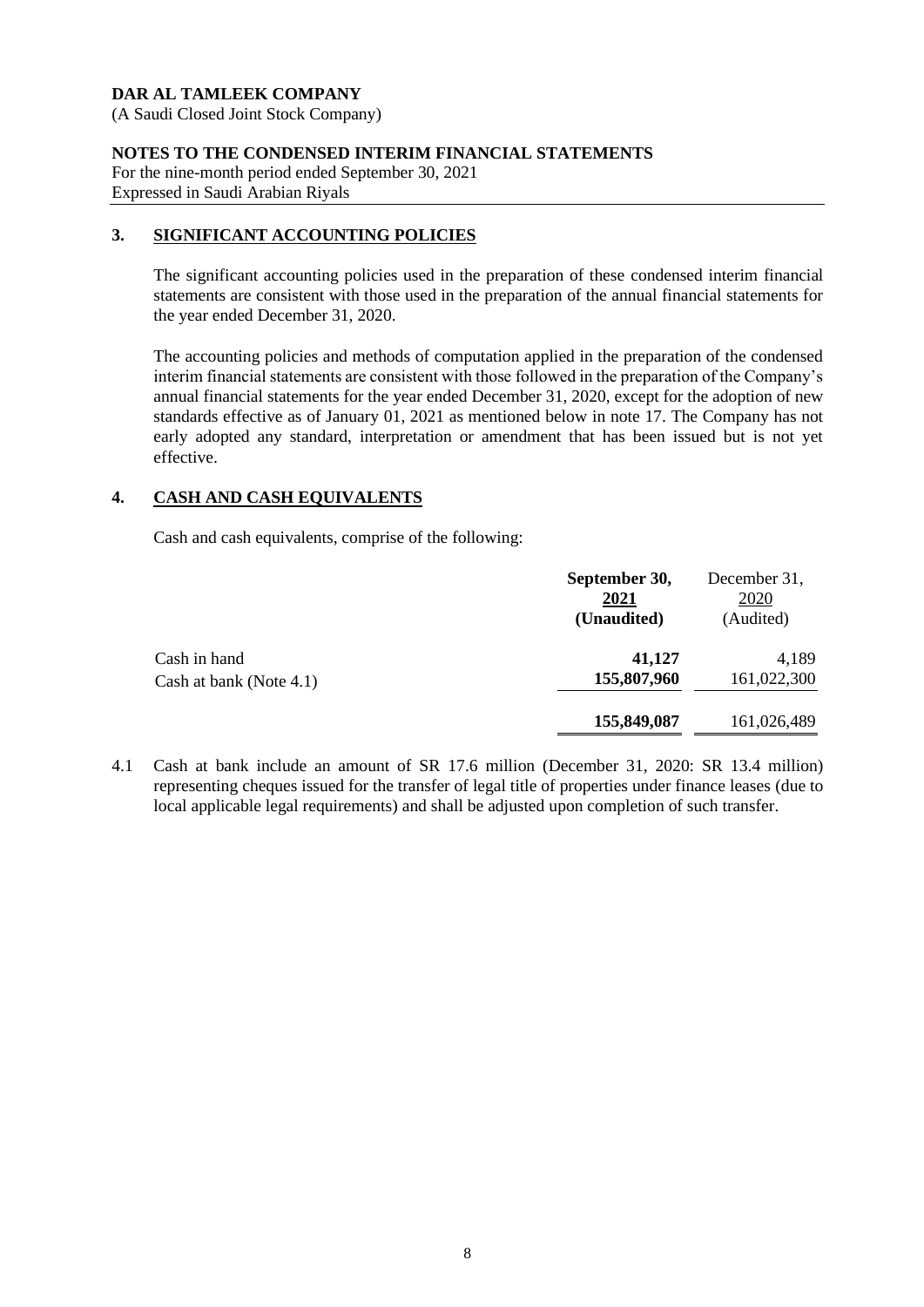(A Saudi Closed Joint Stock Company)

# **NOTES TO THE CONDENSED INTERIM FINANCIAL STATEMENTS**

For the nine-month period ended September 30, 2021 Expressed in Saudi Arabian Riyals

# **5. ACCOUNTS RECEIVABLE AND OTHER ASSETS**

Accounts receivable and other assets includes SR 11.02 million (December 31, 2020: SR nil) receivable from related parties in respect of lease instalments.

# **6. NET INVESTMENT IN FINANCE LEASES**

6.1 Net investment in finance leases comprises of the following:

| <b>As at September 30, 2021 (Unaudited)</b>                         | <b>Current portion</b>       | Non-current<br>portion         | September 30,<br>2021          |
|---------------------------------------------------------------------|------------------------------|--------------------------------|--------------------------------|
| Gross investment in finance leases<br>Less: Unearned finance income | 24,075,764<br>(12, 835, 560) | 271,489,196<br>(102, 102, 562) | 295,564,960<br>(114, 938, 122) |
|                                                                     | 11,240,204                   | 169,386,634                    | 180,626,838                    |
| Allowance for expected credit loss                                  |                              |                                | (18, 632, 462)                 |
| Net investment in finance leases                                    |                              |                                | 161,994,376                    |
| As at December 31, 2020 (Audited)                                   | <b>Current portion</b>       | Non-current<br>portion         | December 31,<br>2020           |
| Gross investment in finance leases<br>Less: Unearned finance income | 30,661,138<br>(16, 664, 226) | 350,778,160<br>(134, 207, 438) | 381,439,298<br>(150, 871, 664) |
|                                                                     | 13,996,912                   | 216,570,722                    | 230,567,634                    |
| Allowance for expected credit loss                                  |                              |                                | (19, 725, 406)                 |
| Net investment in finance leases                                    |                              |                                | 210,842,228                    |

6.2 Maturity analysis of the gross investment in finance lease is as follows:

|                  | September 30, | December 31, |
|------------------|---------------|--------------|
|                  | 2021          | 2020         |
|                  | (Unaudited)   | (Audited)    |
| Less than 1 year | 24,075,764    | 30,661,138   |
| 1 to 5 years     | 113,760,990   | 145,201,686  |
| Over 5 years     | 157,728,206   | 205,576,474  |
|                  | 295,564,960   | 381,439,298  |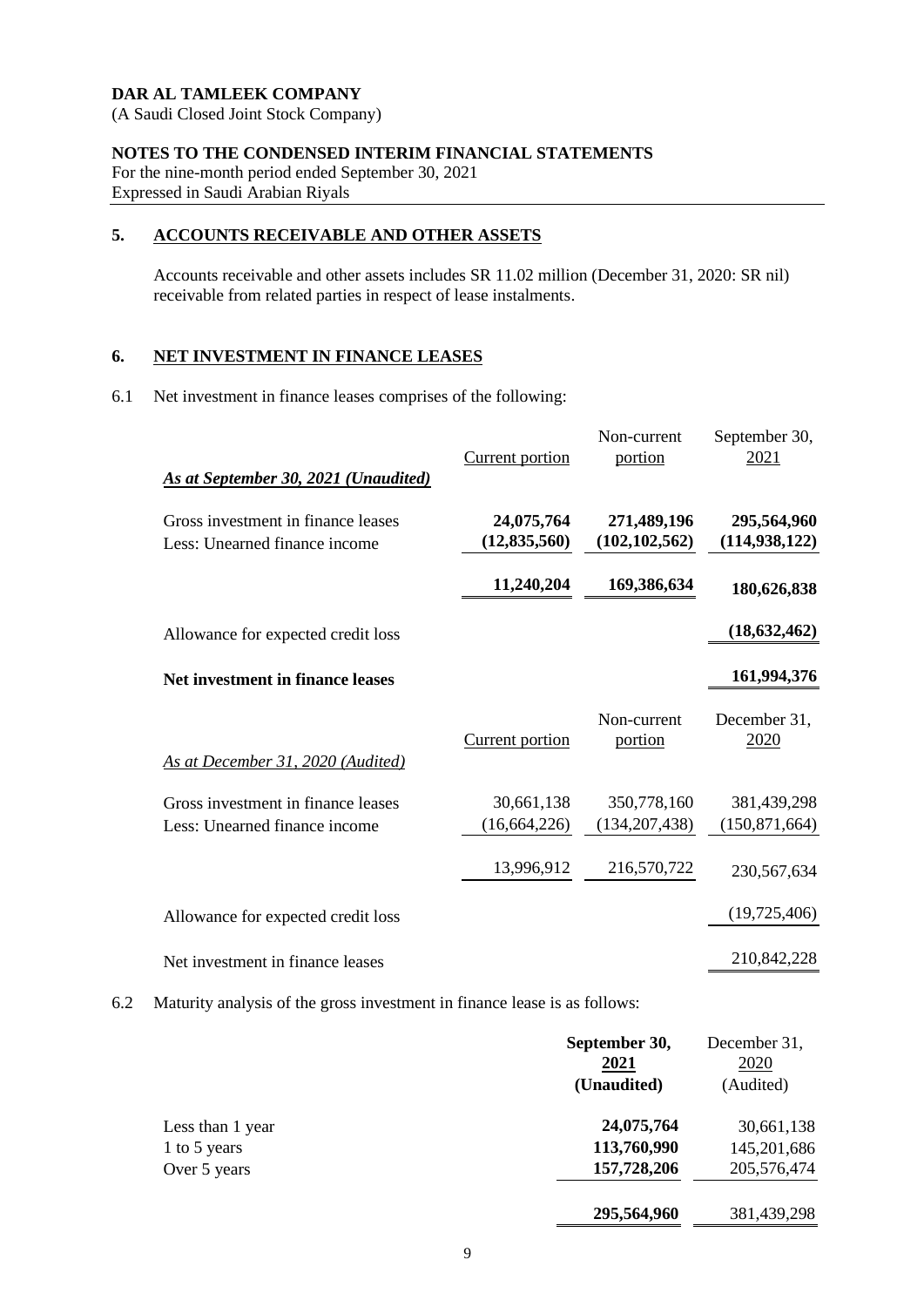(A Saudi Closed Joint Stock Company)

#### **NOTES TO THE CONDENSED INTERIM FINANCIAL STATEMENTS**

For the nine-month period ended September 30, 2021 Expressed in Saudi Arabian Riyals

#### **6. NET INVESTMENT IN FINANCE LEASES (continued)**

- 6.3 During the period the Company has entered into a new agreement for the sale of certain originated finance leases amounting to SR 56,706,611.
- 6.4 Movement in allowance for expected credit loss for the nine-month period ended September 30, is as follows:

|                                        | For the nine- | For the nine- |
|----------------------------------------|---------------|---------------|
|                                        | month period  | month period  |
|                                        | ended         | ended         |
|                                        | September 30, | September 30, |
|                                        | 2021          | 2020          |
|                                        | (Unaudited)   | (Unaudited)   |
| Balance at the beginning of the period | 19,725,406    | 18,783,825    |
| Reversal / charge for the period       | (1,092,944)   | 1,400,758     |
| Write off                              |               | (442, 195)    |
| Balance at the end of the period       | 18,632,462    | 19,742,388    |

# **7. SERVICING RIGHTS UNDER AGENCY ARRANGEMENTS**

Movement in the servicing rights under agency arrangements is as follows:

|                                               | September 30,<br>2021<br>(Unaudited) | December 31,<br>2020<br>(Audited) |
|-----------------------------------------------|--------------------------------------|-----------------------------------|
| Balance at the beginning of the period / year | 471,415,002                          | 408,308,071                       |
| Addition during the period / year             | 73,686,709                           | 112,926,454                       |
| Amortization for the period / year            | (50, 582, 824)                       | (49, 819, 523)                    |
| Balance at the end of the period / year       | 494,518,887                          | 471,415,002                       |

## **8. ACCOUNTS PAYABLE AND OTHER LIABILITIES**

Accounts payable and other liabilities includes SR nil (December 31, 2020: SR 68.38 million) payable to related parties in respect of lease instalments collected on their behalf under servicing arrangement and SR 12.42 million (December 31, 2020: SR 16.39 million) in respects to accrued zakat (see note 12).

# **9. LOANS AND BORROWING**

The Company has sharia compliant credit facility agreements with local commercial banks for short and long term financing. The facilities are secured by promissory notes and assignment of certain revenues and bear financial charges on prevailing market rates at SIBOR plus margin as defined in the facilities agreements.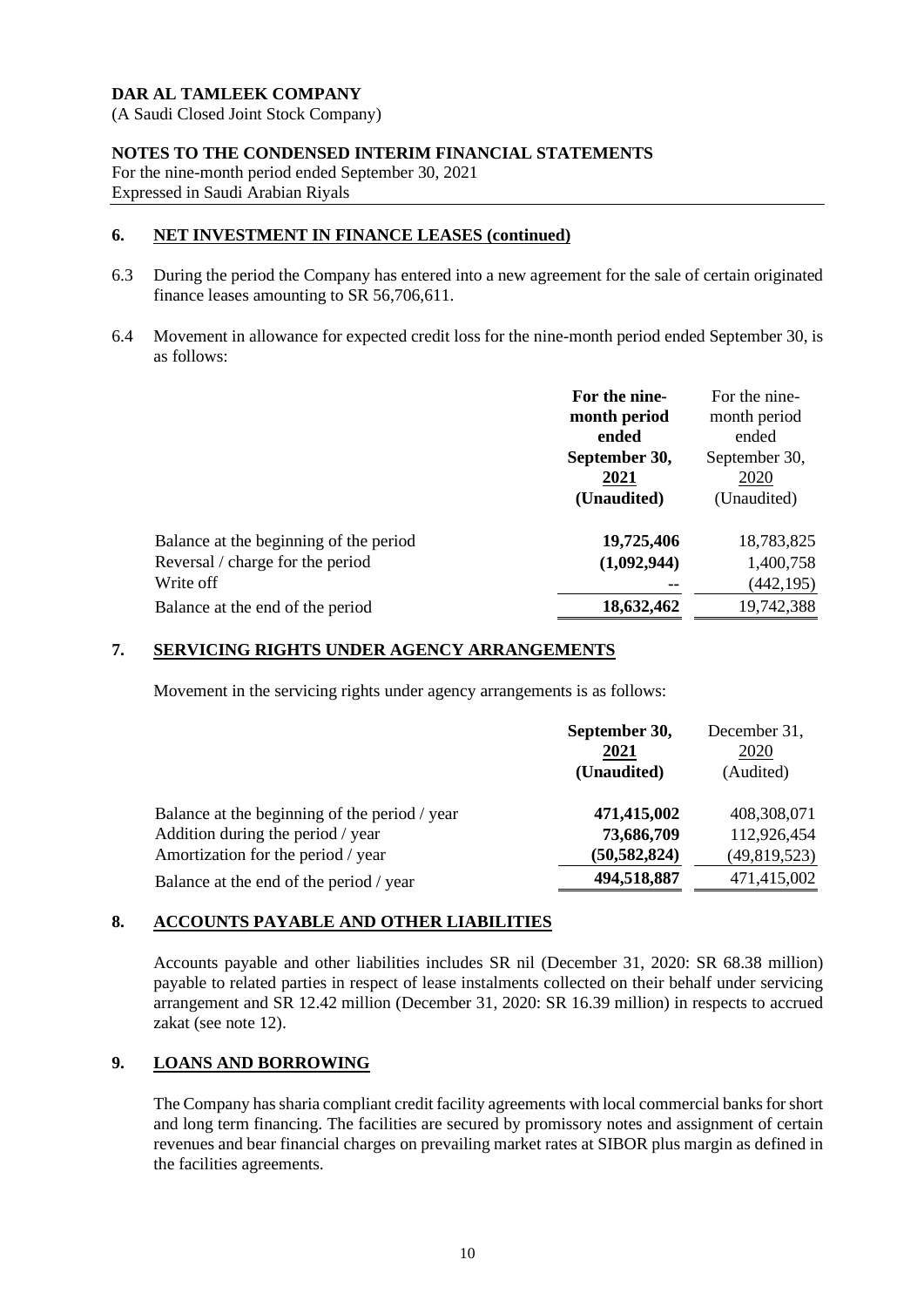(A Saudi Closed Joint Stock Company)

#### **NOTES TO THE CONDENSED INTERIM FINANCIAL STATEMENTS**

For the nine-month period ended September 30, 2021 Expressed in Saudi Arabian Riyals

# **10. SHARE CAPITAL**

As at September 30, 2021 the Company's authorised share capital as per its By-Laws is SR 358.75 million (December 31, 2020: SR 358.75 million) divided into 35.875 million shares of SR 10 each (December 31, 2020: 35.875 million shares of SR 10 each).

In accordance with the Company's By-laws and the Saudi Arabian Regulations for Companies, the Company set aside 10% of its net income each year as statutory reserve until such reserve equals to 30% of the share capital. This reserve is currently not available for distribution to the shareholders of the Company.

## **11. DIVIDENDS**

On March 10, 2021, the Board of Directors proposed a dividend of SR 68.40 million (SR 1.91 per share), [2020: SR 55.80 million (SR 1.56 per share)] which was approved by the shareholders via General Assembly meeting held on May 06, 2021.

# **12. ZAKAT**

The Company is subject to Zakat in accordance with the regulations of the Zakat, Tax and Customs Authority ("ZATCA"). Zakat expense is charged to the statement of profit or loss and other comprehensive income.

Zakat expense is charged to the condensed statement of profit or loss and other comprehensive income. Zakat is not accounted for as income tax and as such no deferred tax is calculated relating to zakat.

The movement in the zakat provision for the period / year is as follows:

|                                               | September 30,<br>2021<br>(Unaudited) | December 31,<br>2020<br>(Audited) |
|-----------------------------------------------|--------------------------------------|-----------------------------------|
| Balance at the beginning of the period / year | 16,386,267                           | 21,213,399                        |
| Zakat charge for the period / year            | 5,934,016                            | 9,894,993                         |
| Payment made during the period / year         | (9,896,452)                          | (14, 722, 125)                    |
| Balance at the end of the period / year       | 12,423,831                           | 16,386,267                        |

## **13. BASIC AND DILUTED EARNINGS PER SHARE**

Basic earnings per share is calculated by dividing the net income for the period by the weighted average number of shares outstanding during the period. The calculation of diluted earnings per share is not applicable to the Company.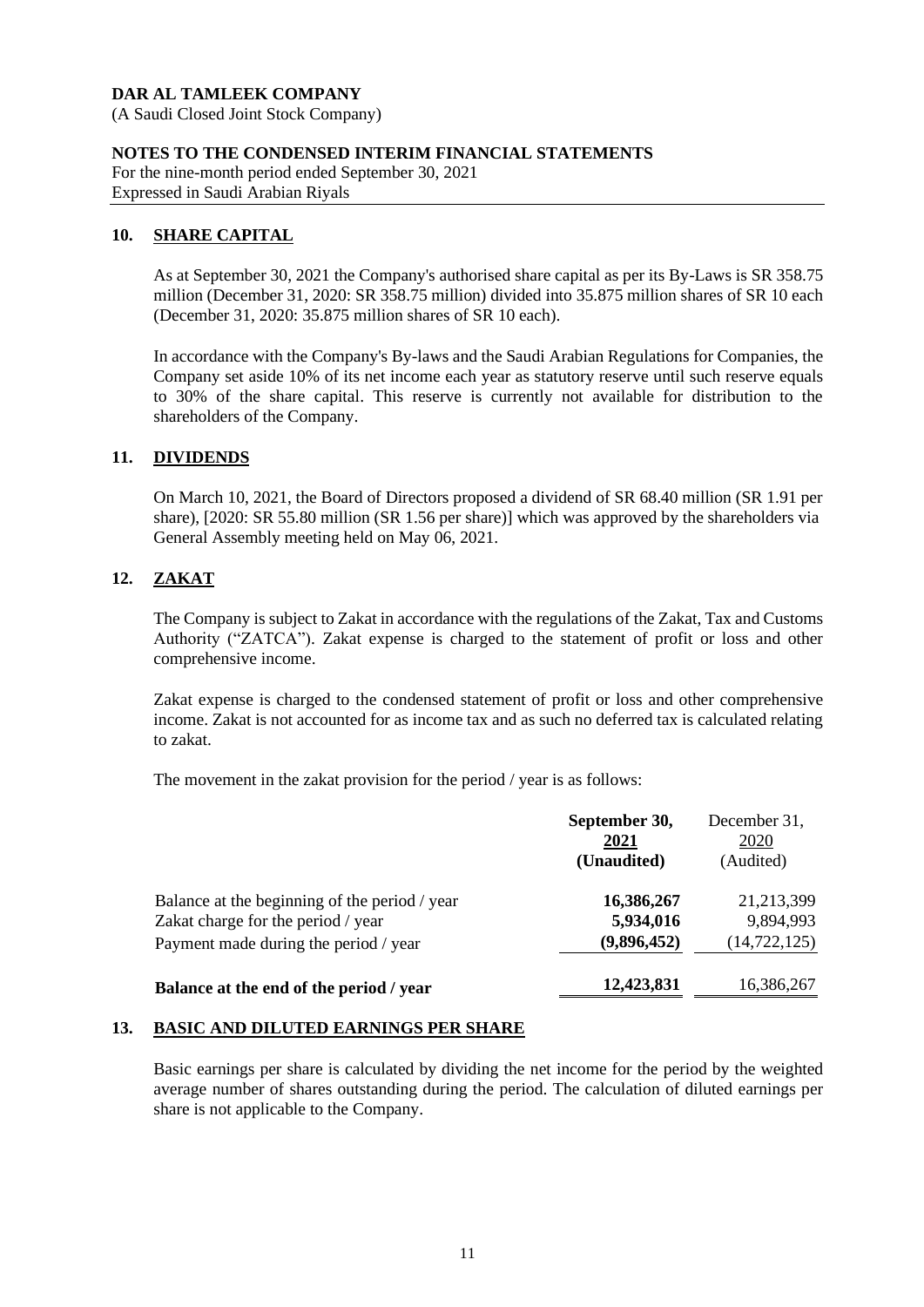(A Saudi Closed Joint Stock Company)

#### **NOTES TO THE CONDENSED INTERIM FINANCIAL STATEMENTS**

For the nine-month period ended September 30, 2021 Expressed in Saudi Arabian Riyals

# **14. FAIR VALUE**

Fair value' is the price that would be received to sell an asset or paid to transfer a liability in an orderly transaction between market participants at the measurement date in the principal or, in its absence, the most advantageous market to which the Company has access at that date. The fair value of a liability reflects its non-performance risk.

When available, the Company measures the fair value of an instrument using the quoted price in an active market for that instrument. A market is regarded as active if transactions for the asset or liability take place with sufficient frequency and volume to provide pricing information on an ongoing basis.

If there is no quoted price in an active market, then the Company uses valuation techniques that maximise the use of relevant observable inputs and minimise the use of unobservable inputs. The chosen valuation technique incorporates all of the factors that market participants would take into account in pricing a transaction.

As at the reporting date, management believes that the fair values of the Company's financial assets and liabilities are not materially different from their respective carrying values, with the exception of the Company's single Investment which is carried out at FVOCI, the other Financial Assets which is Investment in Finance Leases is carried out at Amortized Cost in accordance with IFRS-9.

As for the Company's Financial Labilities, they are carried out at Amortized Cost.

## **15. CAPITAL MANAGEMENT**

The Board of Director's policy is to maintain a strong capital base so as to maintain investor, credit and market confidence and to sustain future development of the business of the Company. Capital consists of ordinary shares and retained earnings of the Company. The Board of Directors monitors the return on capital as well as the level of dividends to ordinary shareholders. The Board seeks to maintain a balance between the higher returns that might be possible with higher levels of borrowings and the advantages and security afforded by a sound capital position. The net debt to equity ratio as at September 30, 2021 and December 31, 2020 is as follows:

|                                   | September 30,<br>2021 | December 31,<br>2020 |
|-----------------------------------|-----------------------|----------------------|
| Total liabilities                 | 324,789,644           | 343,257,986          |
| Less: Cash and cash equivalents   | (155, 849, 087)       | (161, 026, 489)      |
| <b>Adjusted net debt</b>          | 168,940,557           | 182,231,497          |
| Total shareholders' equity        | 550, 307, 723         | 567,098,787          |
| Adjusted net debt to equity ratio | <b>31%</b>            | 32%                  |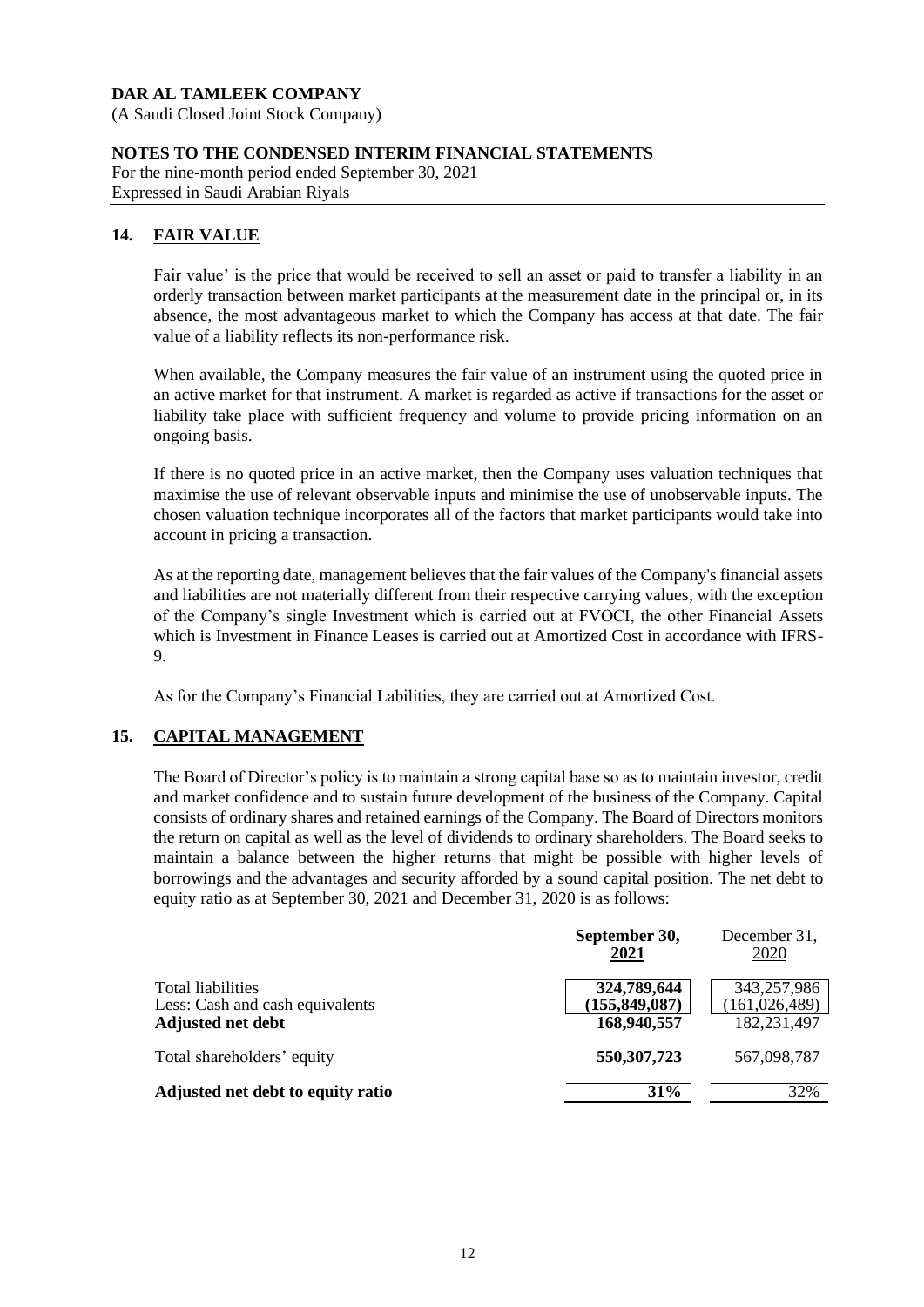(A Saudi Closed Joint Stock Company)

#### **NOTES TO THE CONDENSED INTERIM FINANCIAL STATEMENTS**

For the nine-month period ended September 30, 2021 Expressed in Saudi Arabian Riyals

# **16. IMPACT OF COVID-19 ON EXPECTED CREDIT LOSSES ("ECL") AND SAMA PROGRAMS**

The Coronavirus ("COVID-19") pandemic continues to disrupt global markets as many geographies are experiencing multiple waves of infections despite having previously controlled the outbreak through aggressive precautionary measures and vaccinations. The Government of the Kingdom of Saudi Arabia, however, managed to successfully control the outbreak to date. During 2020 management performed a detailed assessment to ascertain the impact of the pandemic and related government and SAMA support measures, such as repayment holidays and other mitigating packages, have had on the financing portfolio.

The Company continues to evaluate the current situation by closely monitoring the COVID-19 outbreak and related precautionary measures impact on key macroeconomic variables, credit, liquidity, operational, solvency and performance indicators in addition to other risk management practices to manage the impact COVID-19 outbreak has had on its normal operations and financial performance. The steps taken by management includes ongoing review of credit exposure concentrations at a more granular level with particular focus on specific economic sectors, regions, counterparties and collateral protection and taking appropriate customer credit rating actions and initiating restructuring of loans, where required. The credit reviews also take into consideration the impact of the Government and SAMA support relief programs.

The prevailing economic conditions which are severely affected by the ongoing pandemic, require the Company to review and evaluate certain inputs and assumptions used for the determination of expected credit losses ("ECL"). These primarily revolve around either adjusting macroeconomic factors used by the Company in the estimation of expected credit losses and revisions to the scenario probabilities currently being used by the Company in ECL estimation. In 2020, the Company made certain adjustments to the macroeconomic factors and scenario weightings.

As with any forecasts, the projections and likelihoods of occurrence are underpinned by significant judgement and uncertainty and therefore, the actual outcomes may be different to those projected. The impact of such uncertain economic environment is judgmental and the Company will continue to reassess its position and the related impact on a regular basis..

# *SAMA support programs and initiatives*

In response to COVID-19, SAMA launched the Private Sector Financing Support Program ("PSFSP") in March 2020 to provide the necessary support to the Micro Small and Medium Enterprises ("MSME") as per the definition issued by SAMA via Circular No. 381000064902 dated Jumada II 16 , 1438H. The PSFSP mainly encompasses the following programs:

- Deferred payments program;
- Funding for lending program;
- Loan guarantee program; and
- Point of sale ("POS") and e-commerce service fee support program.